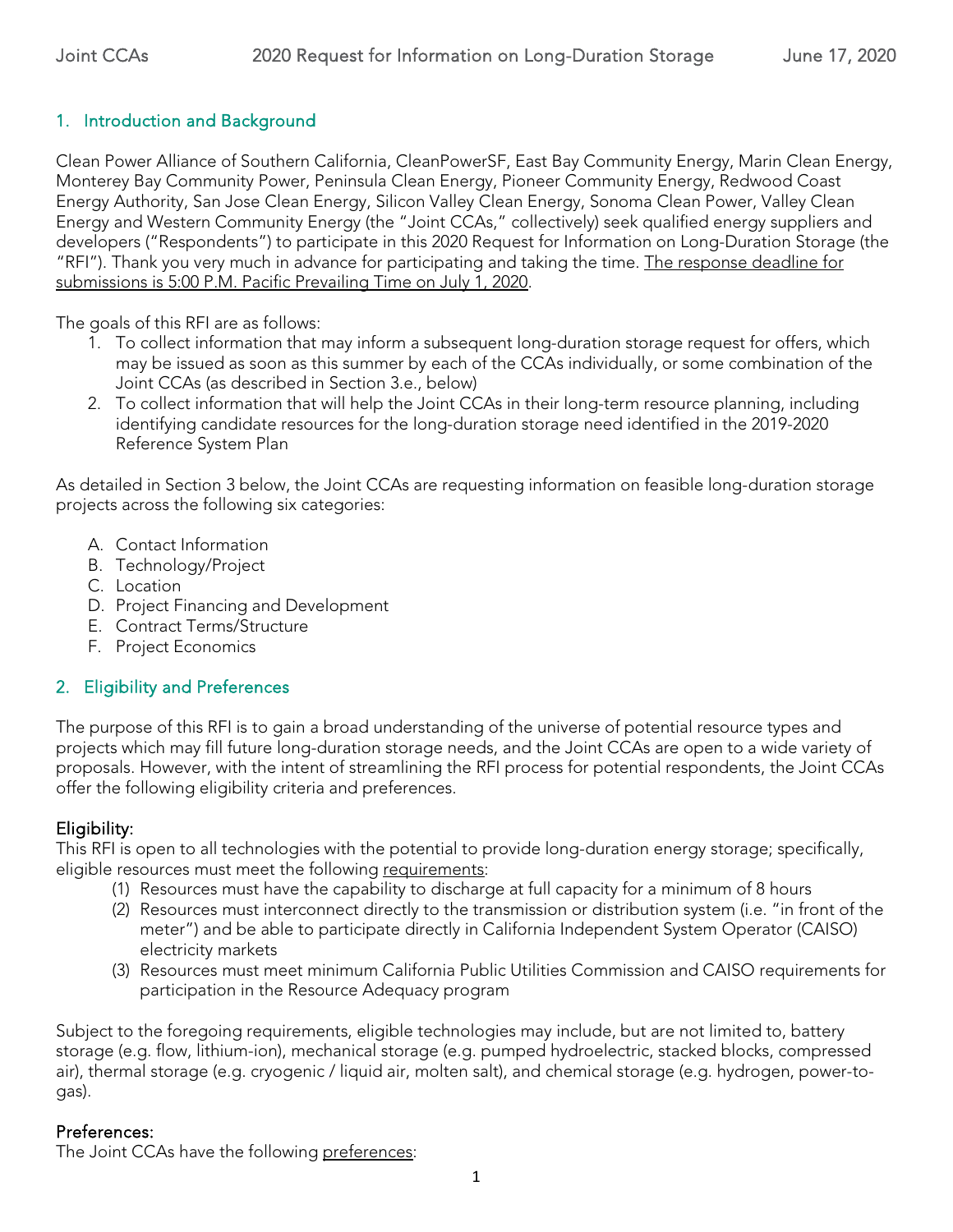#### Joint CCAs 2020 Request for Information on Long-Duration Storage June 17, 2020

- (1) Resources that can be directly interconnected to the CAISO system
- (2) Resources that can achieve commercial operation by January 1, 2026
- (3) Technologies that have been successfully demonstrated at a commercial scale and have existing supply chains
- (4) Projects that minimize and/or mitigate non-energy environmental impacts

## 3. Requested Information

#### A. Contact Information

- Respondent/Company Name
- Authorized Contact (Name, Position, Phone, E-Mail)
- Project Name

#### B. Technology/Project

- Describe the energy storage technology/project and its attributes/technical parameters.
	- i. Describe the technology, and please include the following dimensions:
		- 1. Energy (Charging / Discharging)
		- 2. Capacity (Charging / Discharging)
		- 3. Round-trip efficiency
		- 4. Cycling limitations
		- 5. Expected degradation over the life of the project (if any)
	- ii. Please describe the source of the charging energy and the possibility for charging with renewable and/or GHG-free energy
	- iii. Please describe environmental considerations regarding the manufacture, installation, operation, maintenance, expected useful life, and decommissioning of the proposed technology.
- Please describe the commercial availability status of the proposed technology
	- i. Has this technology been deployed at a commercial scale? If so, please indicate current technology deployment and associated warranty information (if available)
	- ii. Has this technology been deployed at a non-commercial scale (e.g. pilot project)? If so, please provide examples.
- To the extent appropriate, please feel free to include ideas, information, and recommendations that could result in a clarification of the requirements, cost-saving opportunities, and the identification of potential problem areas with long-duration storage resources.

#### C. Location

- Please describe the locational constraints of the proposed project / technology.
- Have you identified specific sites that are suitable and feasible? If so, please share the locations / characteristics of the specific sites and describe the rationale for their selection.
- Please describe land use / permitting / environmental considerations regarding the proposed locations.

#### D. Project Financing and Development

- Financing:
	- i. Please describe financing needs for project development, construction, operation, and decommissioning.
	- ii. Describe your access to and experience with project financing, as well as the finance community's experience and comfort with the proposed technology.
	- iii. Describe other sources of funding / revenue, such as grants, tax credits, preferential loans, or other revenue sources.
- Development:
	- i. Please describe development risks associated with the project, including: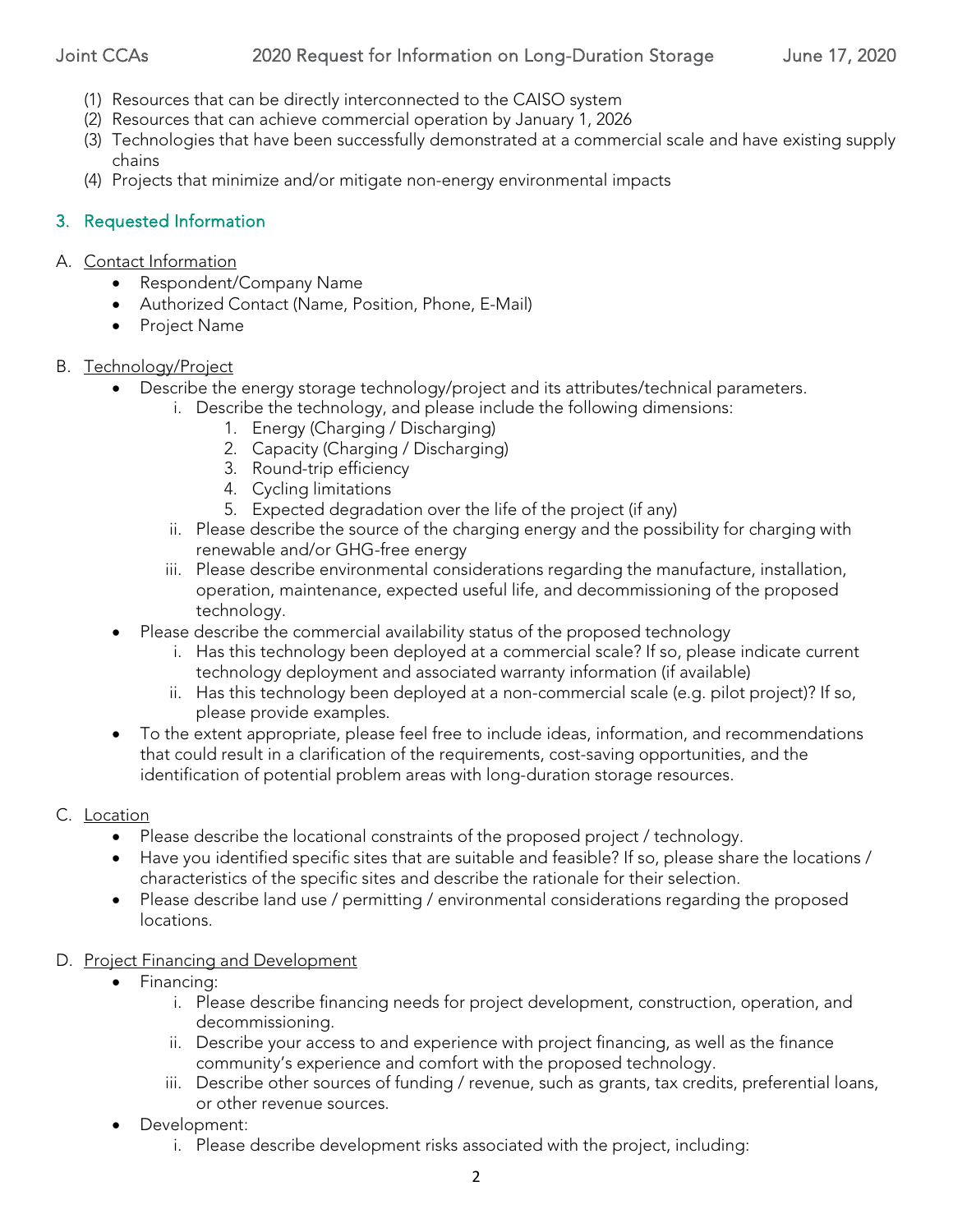- 1. Site control
- 2. Permitting requirements
- 3. Construction requirements
- 4. Transmission / interconnection requirements
- 5. Environmental impacts
- 6. CAISO Full Deliverability Assessment
- ii. Describe your past success and experience with project development, including identifying and securing rights to appropriate sites, receiving necessary permits, and completing interconnection. Please be specific to the proposed technology where possible. Be certain to list all projects interconnected with CAISO.
- iii. If you are able to achieve commercial operation date for a proposed project prior to January 1, 2026, please provide a high-level schedule of activities to achieve such a COD.
- E. Contract Terms/Structure
	- Please describe your preferred contract terms, including:
		- i. Term length
		- ii. Pricing structure
		- iii. Products offered (for example: "Tolling + RA", "RA only", etc.)
		- iv. Project ownership
		- v. Project operations and management
		- vi. Scheduling rights
	- For benchmarking purposes, please provide indicative (non-binding) pricing for a flat (no escalation), fixed-price (\$/kW-month), 15-year offer, full-toll (with full rights to RA) for up to 250MW of 8-hour storage (up to 2,000 MWh).
	- The Joint CCAs are interested in exploring different financial structures, including a share of selffinancing from CCAs. Please comment on your preferred financial structure, if applicable.
	- The Joint CCAs expect that some projects may have minimum capacities exceeding the demand of individual CCAs. With respect to contracting with one or more of the participants to the Joint CCAs, please indicate buyer structure preference, if any, for the following:
		- i. One power purchase agreement with one CCA
		- ii. Multiple power purchase agreements with multiple CCAs
		- iii. One single entity comprised of multiple CCAs formed as single Joint Powers Authority (JPA);
- F. Project Economics
	- With respect to long-duration storage, the Joint CCAs have thus far identified the following potential monetary value streams:
		- i. Resource Adequacy (System, Local, and Flex RA)
		- ii. Net LMP revenues (i.e., "energy arbitrage") and hedge value against CAISO load
		- iii. Ancillary Services revenues.
	- Please describe how your project provides value under these three value streams.
	- Please describe any other monetary value streams that you believe your technology and/or specific location can provide and please identify which party in the transaction is most appropriate to monetize.

# 4. Deadline and Submission Requirements

The deadline for submissions to the RFI is 5:00 P.M. Pacific Prevailing Time July 1, 2020. Please submit a written response (a word document in PDF form) that addresses each of the questions outlined in Section 3 above. Submissions must be emailed to the following email address: [procurement@mcecleanenergy.org.](mailto:procurement@mcecleanenergy.org) Your submission will then be shared by Marin Clean Energy (MCE) with each of the Joint CCA members listed in introductory paragraph, and may be used to inform public Integrated Resource Plans.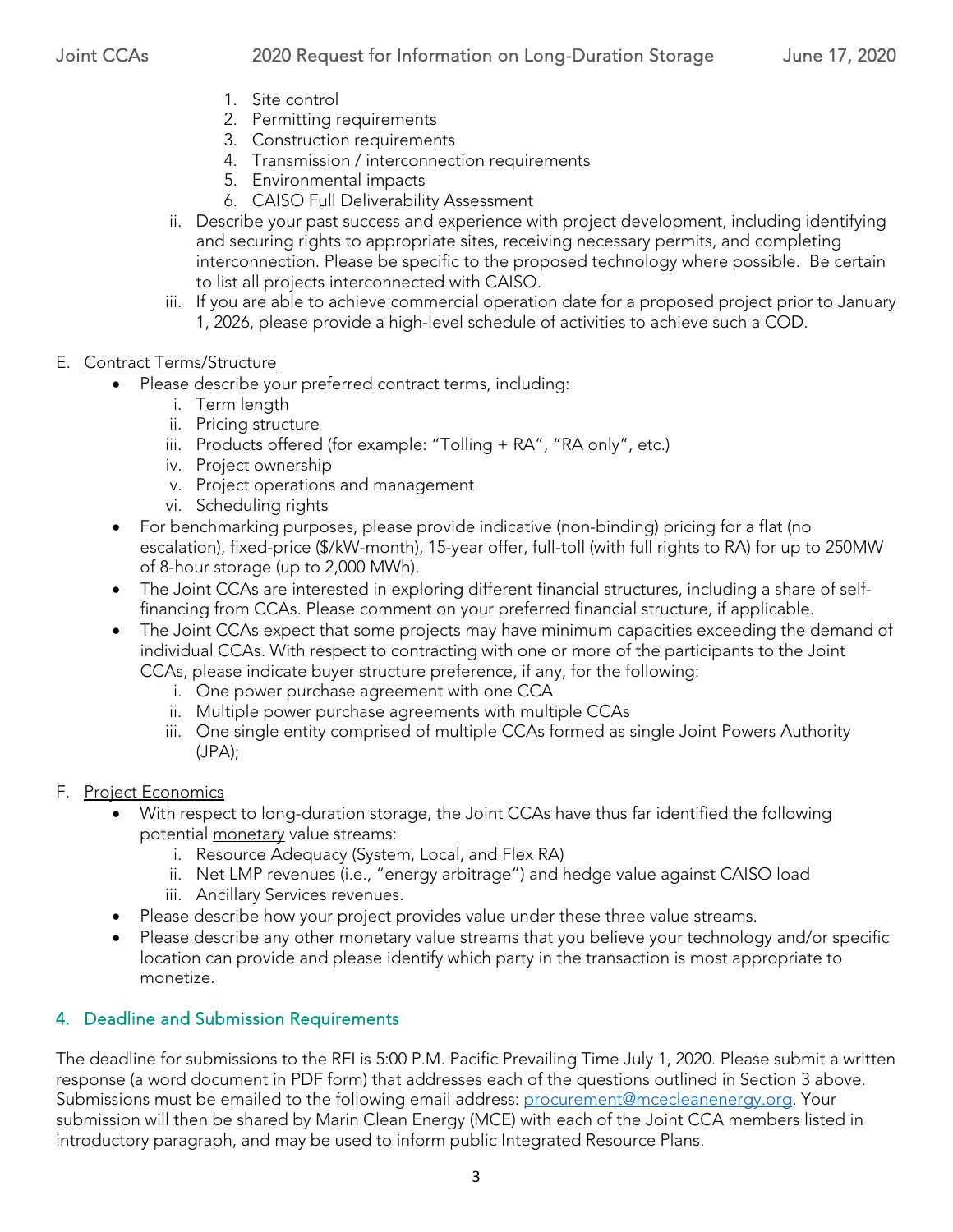If you have any questions about this RFI, please submit them to [procurement@mcecleanenergy.org](mailto:procurement@mcecleanenergy.org) by 5:00 P.M. Pacific Prevailing Time June 10, 2020. MCE will then work with the other Joint CCA members to provide answers no later than 5:00 P.M. Pacific Prevailing Time June 17, 2020. Such answers will be posted to MCE's website at the following location:<https://www.mcecleanenergy.org/energy-procurement/>

The Joint CCAs are not responsible for and shall not be bound by any representations, statements, or explanations made by any individual acting or purporting to act on the Joint CCAs' behalf, unless it is provided in writing from [procurement@mcecleanenergy.org](mailto:procurement@mcecleanenergy.org)

### 5. General Terms and Conditions

- A. By submitting a response to this RFI, Respondent acknowledges that the Respondent has read and agrees to be bound by the terms and specifications of this RFI and any addenda subsequently issued prior to the due date for a submittal.
- B. The Joint CCAs reserve the right to cancel, modify, or amend this RFI, in whole or in part, at any time through written addenda. Any addendum shall be made available to each person or organization on MCE's website . Should such addendum require additional information not previously requested, failure to address the requirements of such addendum may result in the response being found non‐responsive or not being considered, as determined in the sole discretion of the Joint CCAs.
- C. The Joint CCAs reserve the right to reject any and all submittals and to waive irregularities without explanation.
- D. The Joint CCAs reserve the right to request supplementary or follow-up questions or inquiries to request clarification of information submitted and to request additional information from any one or more of the Respondents.
- E. The Joint CCAs, either collectively or individually, shall not be liable to any Respondent or party in law or equity for any reason whatsoever for any acts or omissions arising out of or in connection with this request for submittals.
- F. The Joint CCAs, either collectively or individually, shall not be liable for any costs incurred by any Respondents in preparing any information for submission in connection with this RFI process or any and all costs resulting from responding to this RFI. Any and all such costs whatsoever shall remain the sole responsibility of the Respondent.
- G. Each individual CCA reserves the right to withdraw from this RFI, in part or in its entirety, at any time.
- H. The RFI does not constitute an offer or promise to buy or create an obligation for the Joint CCAs, either collectively or individually, to enter into or to promise to engage in any transaction, arrangement, competitive bid or solicitation, negotiation, or agreement with any Respondent.
- I. The Joint CCAs have the right to reissue the RFI at a future date.

#### Public Records

All documents submitted in response to this RFI will become the property of the Joint CCAs upon submittal, and will be subject to the provisions of the California Public Records Act (Government Code Section 6250 et seq.) ("CPRA"). In order to designate information as confidential, a Respondent must clearly stamp and identify the specific portion of the material designated with the word "Confidential." Respondents should not